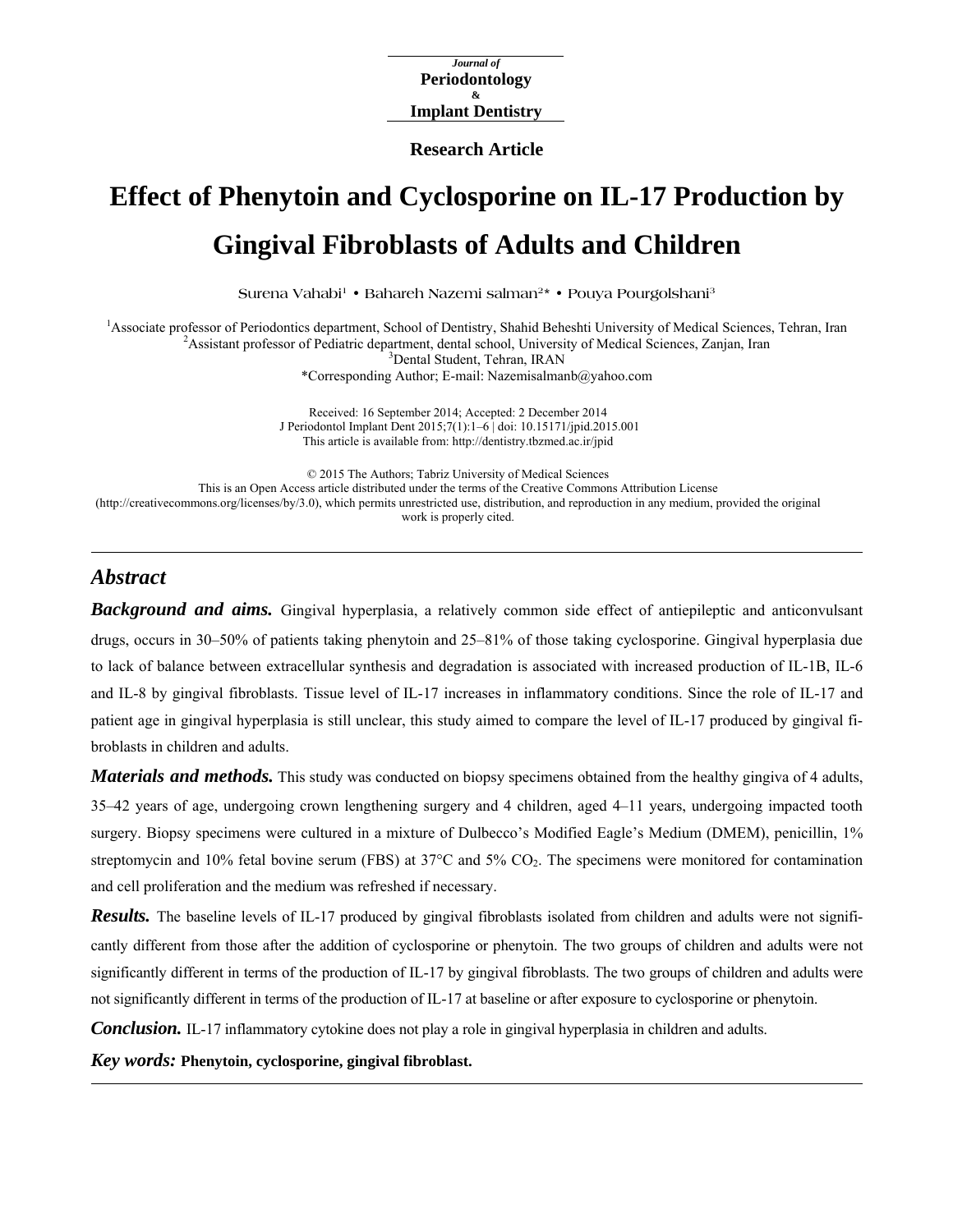# *Introduction*

 $\blacktriangleright$  ingival hyperplasia (GH) is a relatively com-G ingival hyperplasia (GH) is a relatively com-<br>mon side effect of antiepileptic and anticonvulsant drugs such as phenytoin and cyclosporine. Phenytoin is an antiepileptic drug and GH is among the side effects of its long-term administration.<sup>1</sup> This medication has long been prescribed for epileptic patients. The first case of GH associated with phenytoin therapy was reported in  $1939$ <sup>2</sup> GH occurs in  $30-50\%$  of patients using phenytoin<sup>3</sup> and involves the buccal gingiva of the maxillary and mandibular anterior teeth.<sup>4</sup> Its underlying mechanism has yet to be fully understood, but its effect on collagen metabolism and formation of fibrous tissue has been confirmed.<sup>5</sup> Phenytoin increases protein synthesis and induces cell proliferation.<sup>6</sup> It regulates macrophage phenotype and expression of cytokines and growth factors<sup> $\bar{\}$ </sup> by increasing the production of IL-1B, IL-8 and IL-6 by fibroblasts. $8$  It also increases NF-κB levels, which mediates the immunological and inflammatory responses. These cytokines activate T cells, induce their proliferation and attract neutrophils to the involved tissue.<sup>9</sup>

Cyclosporine is an immunosuppressant with extensive applications in organ transplantation and autoimmune diseases. $^{10}$  GH is among the side effects of cyclosporine administration, especially in the presence of bacterial plaque.<sup>11,12</sup> GH associated with cyclosporine therapy occurs in  $25-81\%$  of patients<sup>13</sup> and in up to 97% of children.<sup>14</sup> Age, gender, duration of treatment and the administered dose affect the prevalence and severity of GH. $15-17$  Cyclosporine alters the function of fibroblasts<sup>18</sup> and changes the level of cytokines like  $TGF-B1<sup>19</sup>$  Reducing the drug dose, oral hygiene control and surgical treatment may be recommended for patients with GH.<sup>20</sup> However, recurrence is likely to occur and reducing the drug dose is not always feasible. Surgical treatment is usually rendered for esthetic purposes and is not the definite treatment of this condition. Oral hygiene can affect the severity of GH. Increased levels of IL-13, IL-6, IL-1 and TGF-B1<sup>9</sup> have been reported in GH and the role of T-helper 2 as well as IL-4, IL-5 and IL-21 in this respect has been confirmed in an animal model.<sup>9</sup> IL-6 is responsible for activation and proliferation of B and T cells in the fibrous tissue and different organs<sup>21</sup> and IL-8 has a chemotactic effect on PMNs and T cells in human renal interstitial fibrosis. $^{22}$  In general, cytokines and their effects on the activity and number of fibroblasts lead to GH in the buccal gingiva of maxillary and mandibular anterior teeth.4 Drugs like phenytoin and cyclosporine cause an imbalance between the synthesis and degradation of

extracellular components causing  $GH^{11,23}$  The exact underlying mechanism has yet to be clearly understood but the role of drugs in increasing the level of cytokines is highly probable. IL-17 levels seem to increase in some inflammatory conditions; however, its role in GH is still questionable. The effect of age of patients taking phenytoin and cyclosporine in this respect is not clear either.

This study aimed to compare the IL-17 levels produced by gingival fibroblasts in children and adults.

# *Materials and Methods*

## *Surgical Process*

Biopsy specimens were obtained from the healthy gingiva of 4 adults, 35‒42 years of age, undergoing crown lengthening surgery and 4 healthy children, aged 4–11, undergoing impacted tooth surgery. Inclusion criteria consisted of absence of systemic problems and no use of any relevant drugs. The exclusion criteria consisted of systemic conditions, periodontal disease, pregnancy and consumption of anti-inflammatory drugs. Biopsy specimens were taken from the surgically resected tissues during surgery and no excess tissue was resected for the purpose of the study. Informed consent was obtained from donors prior to sampling. The experimental protocol was approved by the Ethics Committee of Shahid Beheshti University of Medical Sciences.

## *Cell Culture*

Biopsy specimens were immediately cultured in a mixture of Dulbecco's Modified Eagle's Medium (DMEM; Biochrom AG, Berlin, Germany), penicillin, 1% streptomycin and 10% FBS (FBS; Sigma-Aldrich, St. Louis, MO, USA) at  $37^{\circ}$ C and  $5\%$  CO<sub>2</sub> and continuously monitored for contamination and cell proliferation. The medium was refreshed if necessary. After proliferation of fibroblasts and filling the plate, the cells were treated with trypsin and transferred to tissue culture flasks (Nunc, Copenhagen, Denmark) for passage.

## *IL-17 Measurement*

After 4 passages, the cells were detached from the culture flasks with 0.25% trypsin and transferred to 2-mL culture media. The cells were then counted using Neubauer chamber. Fibroblasts were cultured in a 24-well plate (Nunc, Copenhagen, Denmark) at a density of 60\*1000 cells. After 2 days, the wells were divided into 3 groups of control, phenytoin (Sigma-Aldrich, St. Louis, MO, USA) (20 μg/mL) and cyclosporine (Sigma-Aldrich, St. Louis, MO,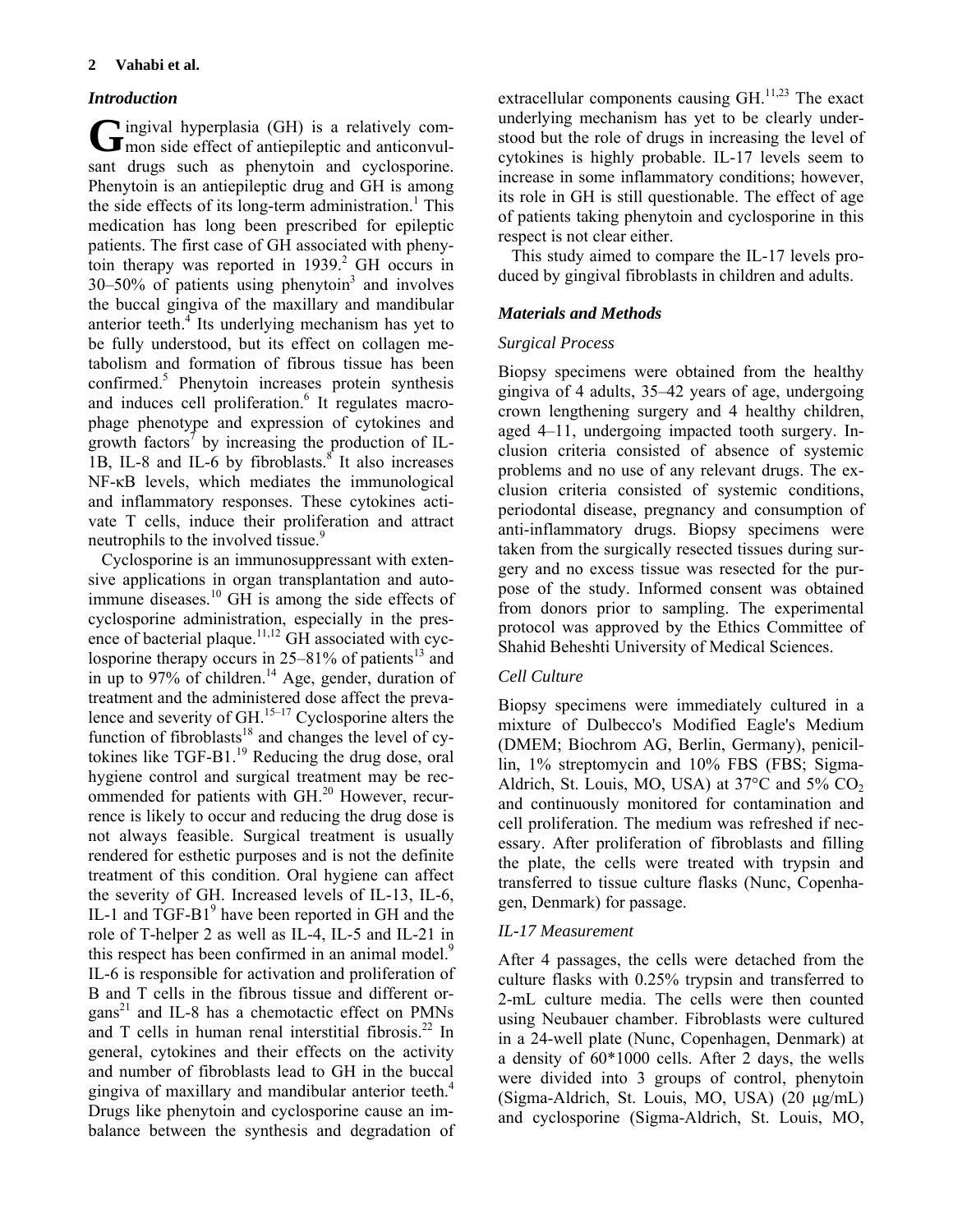USA) (20 μg/mL). The plates were then incubated for 48 hours at  $37^{\circ}$ C,  $5\%$  CO<sub>2</sub> and 95% humidity according to previous studies.

IL-17 levels were assessed using ELISA. IL-17 specific polyclonal antibody was added to the wells (coating). After several steps, OD was measured using ELISA Reader (R and D Systems, Minneapolis, MN, USA).

Kruskal-Wallis test was applied to compare IL-17 levels in children and adults in the control, cyclosporine and phenytoin subgroups. Mann-Whitney test was used to compare IL-17 levels between children and adults.

## *Results*

## *IL-17 of Children's Fibroblasts*

The mean level of IL-17 produced by fibroblasts isolated from the gingival tissue of children was 4.8050 (4.78‒4.83). After exposure to cyclosporine under in vitro conditions, this rate reached  $5.6400$   $(5.13-6.15)$ . However, the difference was not statistically significant (P>0.05).

The mean level of IL-17 produced by fibroblasts isolated from the gingival tissue of children after exposure to phenytoin under in vitro conditions was 5.9850 (5.74 $-6.05$ ), which was not significantly different from the baseline value before exposure to phenytoin  $(P>0.05)$ 

## *IL-17 of Adults' Fibroblasts*

The mean level of IL-17 produced by fibroblasts isolated from the gingival tissue of adults was 5.1200 (4.35‒6.18). After exposure to cyclosporine under in

vitro conditions, this rate reached  $6.5167$   $(5.48-7.42)$ . However, the difference was not statistically significant  $(P>0.05)$ .

The mean level of IL-17 produced by fibroblasts isolated from the gingival tissue of adults after exposure to phenytoin under in vitro conditions was  $4.5800$   $(3.21-5.52)$ , which was not significantly different from the baseline value before exposure to phenytoin  $(P>0.05)$ .

## *Comparison of IL-17 between Children and Adults*

The mean level of IL-17 produced by fibroblasts isolated from the gingival tissue of children was 4.8050  $(4.78-4.83)$ . The mean level of IL-17 produced by fibroblasts isolated from the gingival tissue of adults was 5.1200 (4.35-6.18). The difference was not statistically significant  $(P>0.05)$ .

After exposure to cyclosporine under in vitro conditions, level of IL-17 produced by fibroblasts of children reached  $5.6400(5.13-6.15)$ . However, the difference was not statistically significant (P>0.05). After exposure to cyclosporine under in vitro conditions, level of IL-17 produced by the fibroblasts of adults reached 6.5167 (5.48–7.42). The difference was not statistically significant either (P>0.05).

The mean level of IL-17 produced by fibroblasts isolated from the gingival tissue of children after exposure to phenytoin under in vitro conditions was 5.9850 (5.74‒6.05). The mean level of IL-17 produced by fibroblasts isolated from the gingival tissue of adults after exposure to phenytoin under in vitro conditions was  $4.5800$   $(3.21-5.52)$ . The difference was not statistically significant  $(P>0.05)$  (Figure 1).



**Figure 1. The mean level of IL-17 produced by fibroblasts in 3 groups**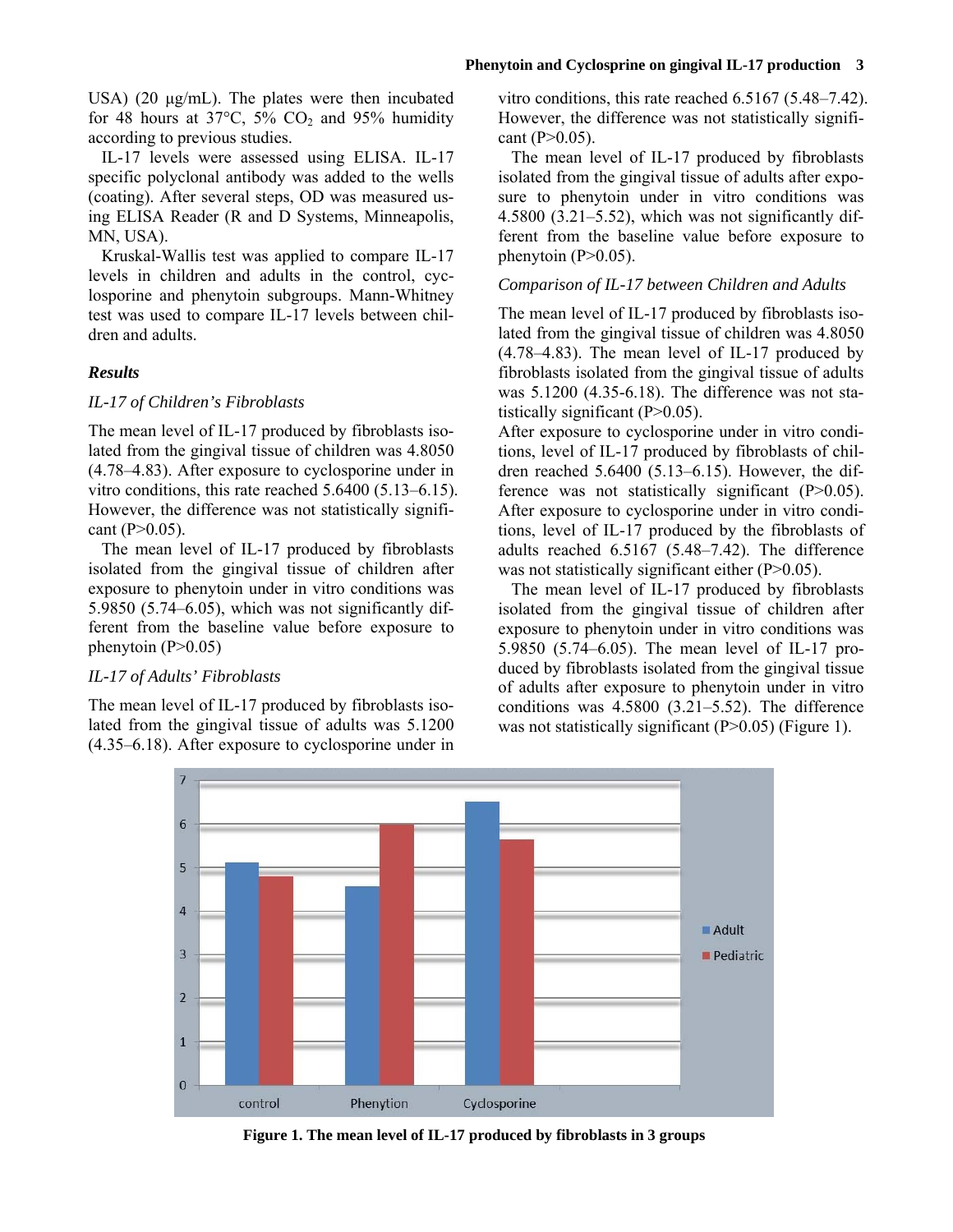# *Discussion*

Incorporation of cyclosporine did not cause a significant change in the production of IL-17 by fibroblasts of children and adults cultured in vitro. This difference after exposure to phenytoin was not significant either.

Chi et al<sup>25</sup> demonstrated a reduction in serum levels of IL-17 in patients with Behçet's disease, receiving cyclosporine, $24$  whereas Brandon et al reported an increase in serum levels of IL-17 in mice receiving cyclosporine due to different organ transplants. Chi et al evaluated 6 human subjects whereas the study of Brandon et al was conducted in an animal model. The reason for drug therapy was also different and these factors might explain the different results obtained. Kehlen et  $al^{26}$  reported an increase in expression, modulation and signaling of IL-17 receptor in fibroblast-like synoviocytes in rheumatoid arthritis (RA) patients, leading to increased proliferation of connective tissue. However, in the present study, no significant association was found between the IL-17 levels and proliferation of gingival fibroblasts.

No significant changes occurred in IL-17 levels in the present study after incorporation of phenytoin. The differences in IL-17 levels between the fibroblasts of children and adults were not significant either.

Gingival connective tissue cells play a principal role in the pathogenesis of GH due to the consumption of certain drugs. $8,27-29$  The correlation of inflammatory factors and gingival fibrosis due to the consumption of certain drugs has been documented.<sup>30</sup> In fact, the same factors that increase in the connective tissue due to gingivitis are also present in hyperplastic gingiva due to phenytoin consumption.<sup>30</sup> Biochemical and histological tests indicate alterations in tissue components and cellular activity, attributed to the consumption of drugs that cause  $GH.<sup>31–35</sup>$  However, the exact underlying mechanism has yet to be known. Vahabi et  $al^{36}$  reported differences in mechanisms of action of phenytoin and cyclosporine and demonstrated that they influence different molecules such as lysosomal cysteine proteins; consequently, the inflammatory response to these drugs is different. The difference in this respect between children and adults is usually due to differences in immunological responses and cytokines levels in children. However, it has been well understood that consumption of phenytoin and cyclosporine causes GH due to several known and unknown mechanisms. Vahabi et  $al^{36}$  showed that these mechanisms are mainly active in adults and do not normally play a role in GH in children.

Lee et al<sup>37</sup> showed that gingival fibroblasts are different from the fibroblasts in other parts of the body (i.e. skin fibroblasts) in terms of behavior and response to growth factors. That explains rapid scarfree healing that occurs in the oral cavity. Gingival and skin fibroblasts normally act similarly in collagen synthesis. However, when exposed to TGF-B1, gingival fibroblasts synthesize much more collagen than skin fibroblasts.

One advantage of this study was evaluation of gingival fibroblasts in children aged 4‒11 years since previous studies have been mostly conducted on adults. Based on the literature, the prevalence of phenytoin-induced gingival hyperplasia is 67% in children and  $50\%$  in adults,  $38$  indicating the need for further investigations on children. Moreover, serum levels of enzymes are usually different in children taking phenytoin or cyclosporine from adults, which might be attributed to differences in immunological reactions and cytokine levels between children and adults. Our study evaluated the levels of IL-17, an inflammatory cytokine, using ELISA. After exposure to phenytoin and cyclosporine, small changes occurred in IL-17 levels, which were not significant. However, in systemic sclerosis, overproduction of collagen has been reported due to an increase in IL-17 levels in the skin of patients with early SSC. Increased IL-17 levels have also been demonstrated in RA patients experiencing increased connective tissue proliferation.39 However, we did not find an increase in IL-17 levels associated with gingival proliferation and collagen synthesis in our study.

We did not notice any changes in fibroblastic response in our study; however, Nazemi Salman et  $al<sup>40</sup>$ showed significant effects of TGF-B, IL-1B, IL-8, IL-6 and PGE2 on children and adults after taking phenytoin and cyclosporine. Such difference between their study results and ours might be attributed to our small sample size. Due to ethical issues, finding patients, especially children, was difficult for our study. The in vitro design of the present study is another factor that might have influenced the results. Ethnic and racial differences might also play a role since most studies reporting significant effects of IL-17 on inflammation have been conducted on non-Iranian populations. This study might have yielded different results if it had been conducted on a different population. Differences in the source of isolated fibroblasts, biopsy site, patient age, patient response to medications and diagnosis of drug-induced gingival hyperplasia can all influence the results.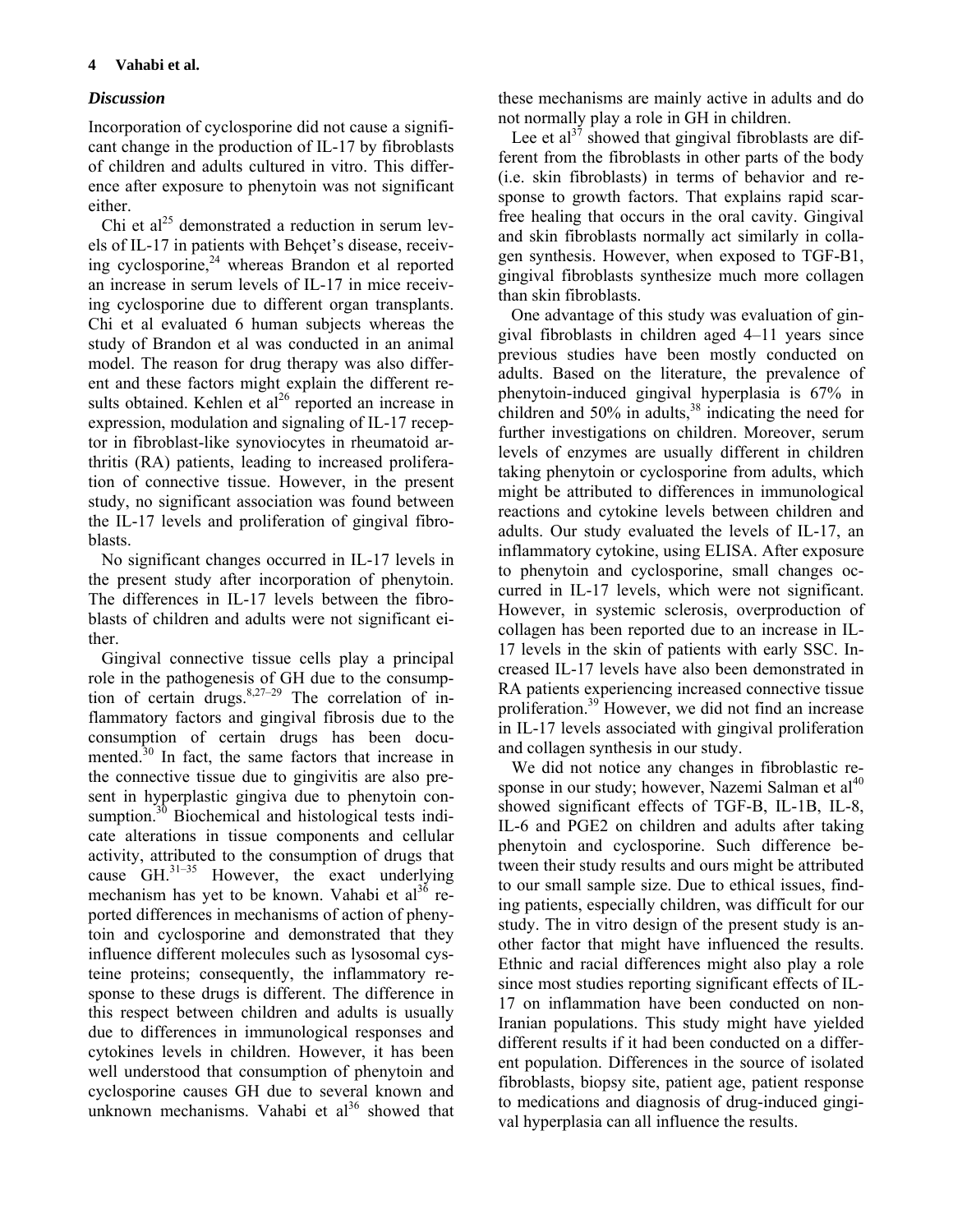### **Phenytoin and Cyclosprine on gingival IL-17 production 5**

The present study was conducted using ELISA, which is a format of "wet-lab" type analytical assay that uses solid-phase enzyme immunoassay for detection of target materials. It is considered a standard technique for cytokine measurement and is widely used in clinical laboratories and for biomedical research worldwide. ELISA kits are commercially available for commonly measured cytokines from different manufacturers. Its main advantage is that the results are highly quantitative and generally reproducible.<sup>41</sup>

Application of other techniques, such as Mass Spectrometry Assay (MSA) might have yielded different results in relation to the IL-17 levels. MSA is an analytical technique that isolates single- or multiatom ions and measures the mass-to-charge ratio and frequency of these charged particles in a gaseous phase. MSA works by ionizing chemical compounds to generate charged molecules or molecule fragments and measuring their mass-to-charge ratios using electrical and magnetic fields.<sup>42</sup> Simon et  $al<sup>43</sup>$ replaced ELISA with MSA and concluded that the accuracy of MSA was higher than that of ELISA. MACS cytokine secretion assay is another technique suggested for this purpose with high sensitivity for detection of cytokines. In this method, reagents and the fluorescent agent are added to the analyte. Cytokine detection and quantification are carried out using MACS Plex.

This study can be a start point for further investigations on IL-17 and the related differences between children and adults. Further studies are required to better elucidate the mechanisms involved in druginduced GH in children and adults and possible differences in this regard. The role of other cytokines should also be investigated in GH.

#### *Conclusion*

IL-17 inflammatory cytokine does not play a role in gingival hyperplasia in children and adults.

### *Acknowledgement*

The authors would like to thank the Research Committee of Shahid Beheshti University of Medical Sciences for financially supporting this study.

## *References*

- 1. Lederman D, Lumerman H, Reuben S, Freedman PD. Gingival hyperplasia associated with Nifedipine therapy. Report of a case. *Oral Surg Oral Med Oral Pathol* 1984;57:620-2. [doi: 10.1016/0030-4220\(84\)90283-4](http://dx.doi.org/10.1016/0030-4220(84)90283-4)
- 2. Kimball OP: The treatment of epilepsy with sodium diphenyl hydantoinate. *J Am Med Assoc* 1939;112:1244–1245.

[doi: 10.1001/jama.1939.02800130028009](http://dx.doi.org/10.1001/jama.1939.02800130028009)

- 3. Modeér T, Domeij H, Iandur´en I, Mustafa M, Brunius G: Effect of Phenytoin on the production of inter-leukin-6 and interleukin-8 in human gingival fibroblasts. *J Oral Pathol Med* 2000;29:491-9. [doi: 10.1034/j.1600-](http://dx.doi.org/10.1034/j.1600-0714.2000.291003.x) [0714.2000.291003.x](http://dx.doi.org/10.1034/j.1600-0714.2000.291003.x)
- 4. Corrêa JD, Queiroz-Junior CM, Costa JE, Teixeira AL, Silva TA. Phenytoin-induced gingival overgrowth: a review of the molecular, immune, and inflammatory features. *ISRN Dent* 2011;2011:497850. [doi: 10.5402/2011/497850](http://dx.doi.org/10.5402/2011/497850)
- 5. Wynn TA. Common and unique mechanisms regulate fibrosis in various fibro proliferative diseases. *J Clin Invest* 2007;117:524–9. [doi: 10.1172/jci31487](http://dx.doi.org/10.1172/jci31487)
- 6. Foster R, Hassell TM. Response of single cell clones of human gingival fibroblasts to Phenytoin in vitro. *J Dent Res* 1985;64:289.
- 7. Dill RE, Miller EK, Weil T, Lesley S, Farmer GR, Iacopino AM. Phenytoin increases gene expression for platelet derived growth factor B chain in macrophages and monocytes. *J Periodontol* 1993;64:169–73. [doi:](http://dx.doi.org/10.1902/jop.1993.64.3.169)  [10.1902/jop.1993.64.3.169](http://dx.doi.org/10.1902/jop.1993.64.3.169)
- 8. Wynn TA. Cellular and molecular mechanisms of fibrosis. *J Pathol* 2008;214:199–210. [doi: 10.1002/path.2277](http://dx.doi.org/10.1002/path.2277)
- 9. Nichols TC, Fischer TH, Deliargyris EN, Baldwin AS Jr. Role of nuclear factor-kappa B (NF-kappa B) in inflammation atherogenesis. *Ann Periodontol* 2001;6:20–9. [doi:](http://dx.doi.org/10.1902/annals.2001.6.1.20)  [10.1902/annals.2001.6.1.20](http://dx.doi.org/10.1902/annals.2001.6.1.20)
- 10. Wondimu B, Berg U, Modeér T. Renal function in Cyclosprine treated pediatric renal transplant recipients in relation to gingival overgrowth. *Transplantation* 1997;64:92-6. [doi:](http://dx.doi.org/10.1097/00007890-199707150-00017)  [10.1097/00007890-199707150-00017](http://dx.doi.org/10.1097/00007890-199707150-00017)
- 11. Seymour RA, Thomason JM, Ellis JS. The pathogenesis of drug induced gingival overgrowth. *J Clin Periodontol* 1996;23:165-75. [doi: 10.1111/j.1600-051x.1996.tb02072.x](http://dx.doi.org/10.1111/j.1600-051x.1996.tb02072.x)
- 12. Chabria D, Weintraub RG, Kilpatrick NM. Mechanisms and management of gingival overgrowth in pediatric transplant recipients: a review. *Int J Pediatr Dent* 2003;13:220-9. [doi:](http://dx.doi.org/10.1046/j.1365-263x.2003.00465.x)  [10.1046/j.1365-263x.2003.00465.x](http://dx.doi.org/10.1046/j.1365-263x.2003.00465.x)
- 13. Seymour RA, Jacobs DJ. Cyclosprine and the gingival tissues. *J Clin Periodontol* 1992;19:1-11.
- 14. Kilpatrick NM, Weintraub RG. Gingival overgrowth in pediatric heart and heart-lung transplant recipients. *J Heart Lung Transplant* 1997;16:1231-7.
- 15. Tyldesley W, Rotter E. Gingival hyperplasia induced by Cyclosprine-A. *Br Dent J* 1984;157:305-9. [doi:](http://dx.doi.org/10.1038/sj.bdj.4805474)  [10.1038/sj.bdj.4805474](http://dx.doi.org/10.1038/sj.bdj.4805474)
- 16. Daley TD, Wysocki GP. Clinical and pharmacologic correlations in Cyclosprine-induced gingival hyperplasia. *Oral Surg Oral Med Oral Pathol Oral Radiol Endod* 1986;62:417-21. [doi: 10.1016/0030-4220\(86\)90291-4](http://dx.doi.org/10.1016/0030-4220(86)90291-4)
- 17. Hefti AF, Eshenaur AE. Gingival overgrowth in Cyclosprine A treated multiple sclerosis patients. *J Periodontol* 1994;65:744-9. [doi: 10.1902/jop.1994.65.8.744](http://dx.doi.org/10.1902/jop.1994.65.8.744)
- 18. Butler RT, Kalkwarf KL, Kaldahl WB. Drug induced gingival hyperplasia: Phenytoin, Cyclosprine and Nifedipine. *J Am Dent Assoc* 1998;114:56-60.
- 19. Cotrim P, Martelli-Junior H, Graner E, Sauk JJ, Colette RD. Cyclosprine A induces proliferation in human gingival fibroblasts via induction of transforming growth factor-beta1. *J Periodontol* 2003;74:1625-33. doi: [10.1902/jop.2003.74.11.1625](http://dx.doi.org/10.1902/jop.2003.74.11.1625)
- 20. Ciavarella D, Guiglia R, Campisi G, Di Cosola M, Di Liberto C, Sabatucci A, et al. Update on gingival overgrowth by Cyclosprine A in renal transplants. *Med Oral Patol Oral Cir Buccal* 2007;12:19-25.